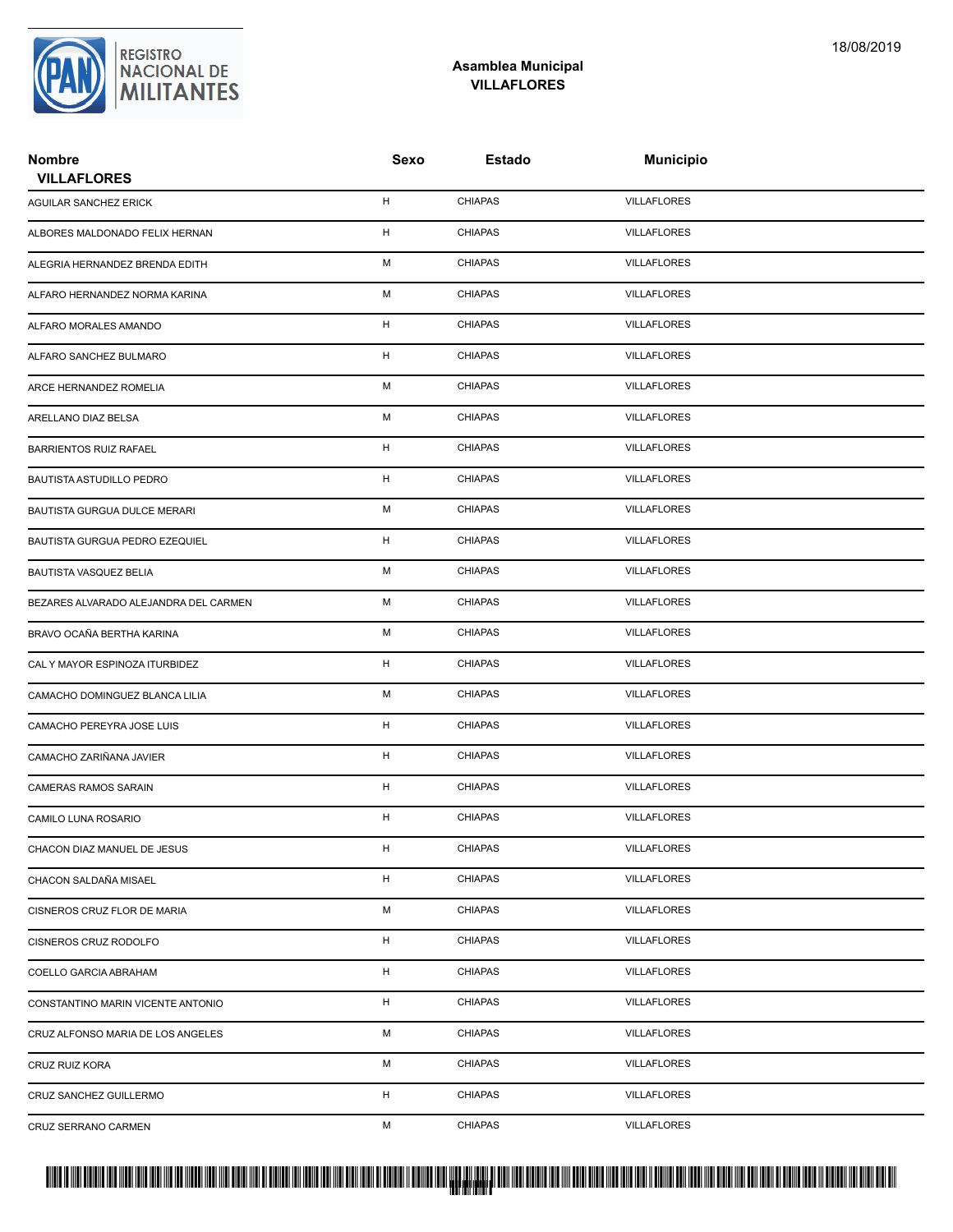| <b>Nombre</b>                        | Sexo        | <b>Estado</b>  | <b>Municipio</b>   |  |
|--------------------------------------|-------------|----------------|--------------------|--|
| DELGADO LOPEZ DUBY JUDITH            | М           | <b>CHIAPAS</b> | <b>VILLAFLORES</b> |  |
| DIAZ MARINA GLORIA MARISELA          | М           | <b>CHIAPAS</b> | <b>VILLAFLORES</b> |  |
| DOMINGUEZ GOMEZ MARTIN               | $\mathsf H$ | <b>CHIAPAS</b> | <b>VILLAFLORES</b> |  |
| FARRERA MEDINA JOAQUINA              | М           | <b>CHIAPAS</b> | VILLAFLORES        |  |
| FARRERA MEDINA MARIA CRUZ            | М           | <b>CHIAPAS</b> | VILLAFLORES        |  |
| FERNANDEZ GONZALEZ GREGORIO DE JESUS | H           | <b>CHIAPAS</b> | <b>VILLAFLORES</b> |  |
| FERNANDEZ MENDOZA GREGORIO           | H           | <b>CHIAPAS</b> | <b>VILLAFLORES</b> |  |
| FLORES ESPINOSA ROXANA JAZMIN        | М           | <b>CHIAPAS</b> | <b>VILLAFLORES</b> |  |
| FLORES ESTRADA ANTONIO               | H           | <b>CHIAPAS</b> | VILLAFLORES        |  |
| FLORES GURGUA JAQUELINE              | М           | <b>CHIAPAS</b> | VILLAFLORES        |  |
| FLORES GURGUA LUIS ANTONIO           | H           | <b>CHIAPAS</b> | VILLAFLORES        |  |
| FLORES GURGUA YASMIN                 | М           | <b>CHIAPAS</b> | <b>VILLAFLORES</b> |  |
| GALVEZ REYES CLARA ROSA              | М           | <b>CHIAPAS</b> | VILLAFLORES        |  |
| GARCIA ALFONSO ANA KAREN             | M           | <b>CHIAPAS</b> | <b>VILLAFLORES</b> |  |
| GARCIA BRAVO DIANA CECILIA           | М           | <b>CHIAPAS</b> | VILLAFLORES        |  |
| GARCIA LOPEZ REYNA CANDELARIA        | М           | <b>CHIAPAS</b> | <b>VILLAFLORES</b> |  |
| GARCIA MORALES SAMUEL ALBERTO        | H           | <b>CHIAPAS</b> | VILLAFLORES        |  |
| <b>GARCIA OLIVA AGUSTIN</b>          | н           | <b>CHIAPAS</b> | <b>VILLAFLORES</b> |  |
| <b>GARCIA POYATO SAMUEL</b>          | H           | <b>CHIAPAS</b> | VILLAFLORES        |  |
| GONZALEZ CORZO JOSE LUIZ             | H           | <b>CHIAPAS</b> | VILLAFLORES        |  |
| GONZALEZ DOMINGUEZ FRANCISCO JAVIER  | H           | <b>CHIAPAS</b> | VILLAFLORES        |  |
| GONZALEZ GARCIA ROCIO DEL CARMEN     | М           | <b>CHIAPAS</b> | VILLAFLORES        |  |
| GONZALEZ MARTINEZ FLORINDA           | М           | CHIAPAS        | <b>VILLAFLORES</b> |  |
| GRAJALES ENRIQUEZ MARIA ANGELA       | М           | <b>CHIAPAS</b> | VILLAFLORES        |  |
| GRAJALES MOLINA MARIA ANTONIETA      | М           | <b>CHIAPAS</b> | VILLAFLORES        |  |
| GURGUA AGUILAR CLAUDIA               | М           | <b>CHIAPAS</b> | VILLAFLORES        |  |
| GURGUA AGUILAR JORGE LUIS            | H           | <b>CHIAPAS</b> | <b>VILLAFLORES</b> |  |
| GURGUA AGUILAR MARIA ULVIA           | М           | <b>CHIAPAS</b> | VILLAFLORES        |  |
| <b>GURGUA ARCE FREDY</b>             | Н.          | <b>CHIAPAS</b> | VILLAFLORES        |  |
| GURGUA ARCE GLADIOLA                 | М           | <b>CHIAPAS</b> | VILLAFLORES        |  |
| GURGUA ARELLANO EVELIA               | М           | <b>CHIAPAS</b> | VILLAFLORES        |  |
| GURGUA ARELLANO MANUEL               | н           | <b>CHIAPAS</b> | <b>VILLAFLORES</b> |  |
|                                      |             |                |                    |  |

**Asamblea Municipal VILLAFLORES**

**REGISTRO** 

NACIONAL DE<br>MILITANTES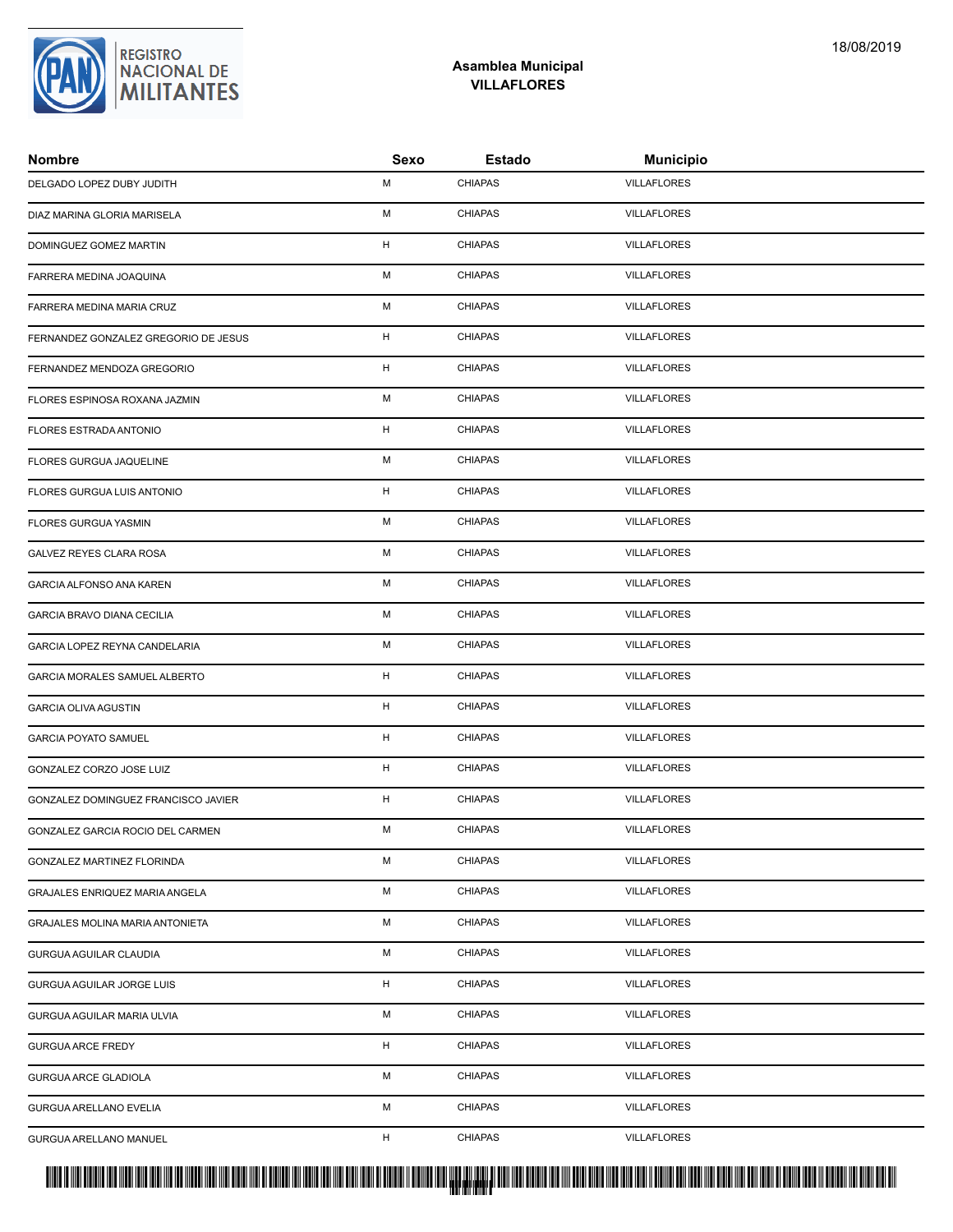| <b>Nombre</b>                        | Sexo | <b>Estado</b>  | <b>Municipio</b>   |  |
|--------------------------------------|------|----------------|--------------------|--|
| GURGUA ARELLANO NOEMI                | М    | <b>CHIAPAS</b> | <b>VILLAFLORES</b> |  |
| GURGUA BAUTISTA ADRIANA              | М    | <b>CHIAPAS</b> | <b>VILLAFLORES</b> |  |
| <b>GURGUA BAUTISTA ERICK</b>         | H    | <b>CHIAPAS</b> | <b>VILLAFLORES</b> |  |
| GURGUA BAUTISTA RUBI SIRLENI         | М    | <b>CHIAPAS</b> | <b>VILLAFLORES</b> |  |
| GURGUA CRUZ JOSE ANGEL               | H    | <b>CHIAPAS</b> | <b>VILLAFLORES</b> |  |
| GURGUA HERNANDEZ DIEGO DE JESUS      | H    | <b>CHIAPAS</b> | <b>VILLAFLORES</b> |  |
| GURGUA HERNANDEZ ELIZABET DEL CARMEN | М    | <b>CHIAPAS</b> | <b>VILLAFLORES</b> |  |
| GURGUA HERNANDEZ HERNAN              | H    | <b>CHIAPAS</b> | <b>VILLAFLORES</b> |  |
| GURGUA HERNANDEZ JOSE RAQUEL         | H    | <b>CHIAPAS</b> | <b>VILLAFLORES</b> |  |
| GURGUA HERNANDEZ LUIS ARTURO         | H    | <b>CHIAPAS</b> | <b>VILLAFLORES</b> |  |
| GURGUA PEREZ CARLOS EDUARDO          | H    | <b>CHIAPAS</b> | <b>VILLAFLORES</b> |  |
| GURGUA PEREZ JOSE IVAN               | Н.   | <b>CHIAPAS</b> | <b>VILLAFLORES</b> |  |
| GURGUA PEREZ LUIS ENRIQUE            | H    | <b>CHIAPAS</b> | <b>VILLAFLORES</b> |  |
| GURGUA SANCHEZ ALBERTO               | H    | <b>CHIAPAS</b> | <b>VILLAFLORES</b> |  |
| GURGUA SANCHEZ ANTONIO               | н    | <b>CHIAPAS</b> | <b>VILLAFLORES</b> |  |
| GURGUA SANTANA ANA PATRICIA          | М    | <b>CHIAPAS</b> | <b>VILLAFLORES</b> |  |
| GURGUA SANTANA BLANCA MELIA          | М    | <b>CHIAPAS</b> | <b>VILLAFLORES</b> |  |
| <b>GURGUA SANTANA EBELIA</b>         | М    | <b>CHIAPAS</b> | <b>VILLAFLORES</b> |  |
| GURGUA SANTOS LUIS ALFREDO           | H    | <b>CHIAPAS</b> | <b>VILLAFLORES</b> |  |
| GURGUA SANTOS SAMUEL DE JESUS        | H    | <b>CHIAPAS</b> | <b>VILLAFLORES</b> |  |
| GUTIERREZ DIAZ MARIA MAGDALENA       | М    | <b>CHIAPAS</b> | <b>VILLAFLORES</b> |  |
| HERNANDEZ ALEGRIA MARIA NORA         | М    | <b>CHIAPAS</b> | <b>VILLAFLORES</b> |  |
| HERNANDEZ GRAJALES ELVA              | м    | <b>CHIAPAS</b> | <b>VILLAFLORES</b> |  |
| HERNANDEZ GRAJALES MARIO ALBERTO     | H    | <b>CHIAPAS</b> | <b>VILLAFLORES</b> |  |
| HERNANDEZ NAFATE ADRIANA             | М    | <b>CHIAPAS</b> | <b>VILLAFLORES</b> |  |
| HERNANDEZ PEREZ LEOCADIO             | H    | <b>CHIAPAS</b> | <b>VILLAFLORES</b> |  |
| JOSE CHACON MARIA EFIGENIA           | М    | <b>CHIAPAS</b> | <b>VILLAFLORES</b> |  |
| LOPEZ ALFARO FAUSTO ARTURO           | н    | <b>CHIAPAS</b> | <b>VILLAFLORES</b> |  |
| LOPEZ BEZARES FAUSTO ALEJANDRO       | H    | <b>CHIAPAS</b> | <b>VILLAFLORES</b> |  |
| LOPEZ CHACON ADELAIDO                | H    | <b>CHIAPAS</b> | <b>VILLAFLORES</b> |  |
| LOPEZ GARCIA ABEL                    | H    | <b>CHIAPAS</b> | <b>VILLAFLORES</b> |  |
| LOPEZ GARCIA SARA CLADIS             | М    | <b>CHIAPAS</b> | <b>VILLAFLORES</b> |  |
|                                      |      |                |                    |  |

### **Asamblea Municipal VILLAFLORES**

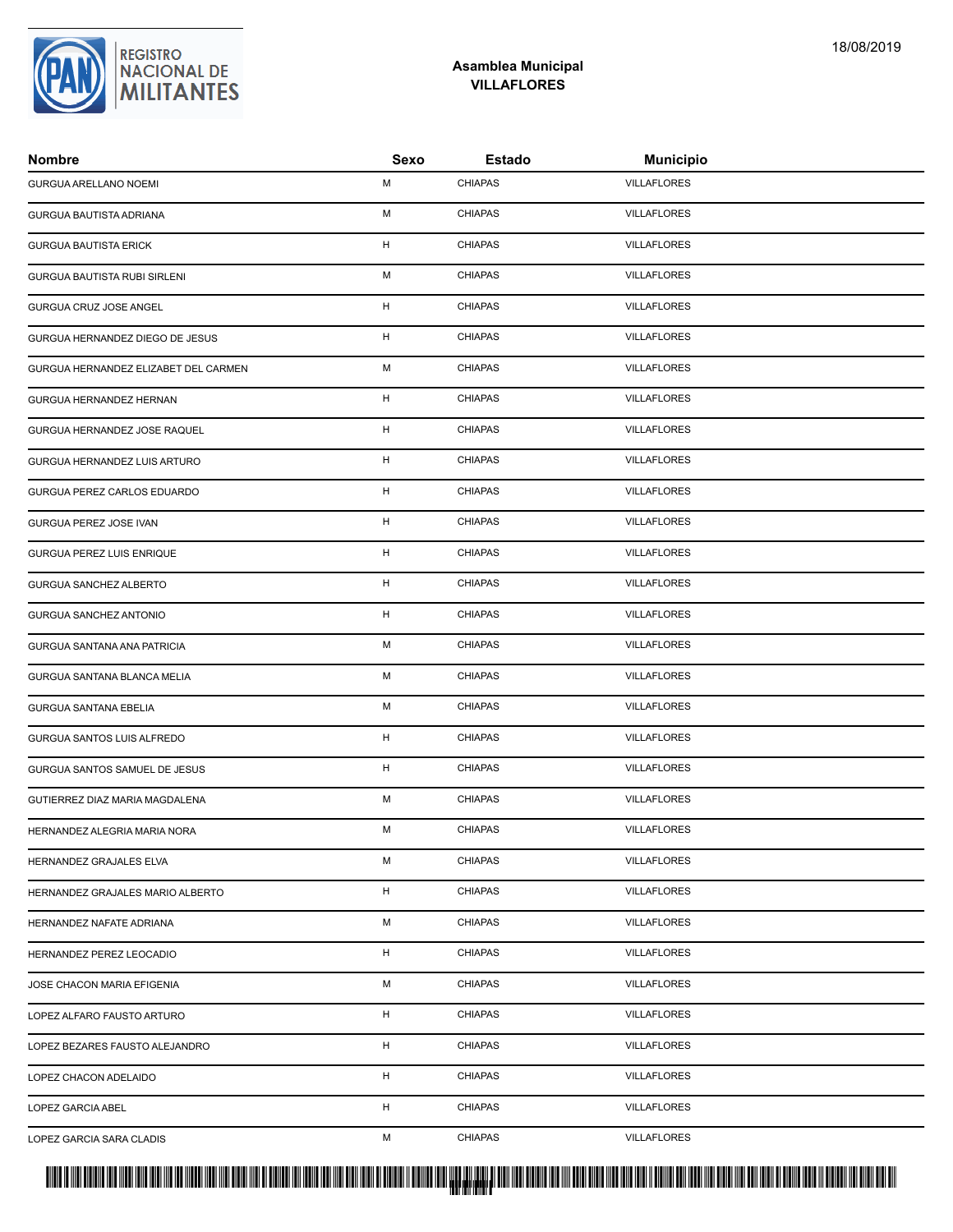| MARTINEZ OLIVA MEREDITH            | M           | <b>CHIAPAS</b> | <b>VILLAFLORES</b> |  |
|------------------------------------|-------------|----------------|--------------------|--|
| MENDEZ FLORES MARIA DE LOS ANGELES | М           | <b>CHIAPAS</b> | <b>VILLAFLORES</b> |  |
| MENDEZ MENDEZ ARIOSTO              | H           | <b>CHIAPAS</b> | <b>VILLAFLORES</b> |  |
| MENDEZ MENDEZ LEYDI                | М           | <b>CHIAPAS</b> | <b>VILLAFLORES</b> |  |
| MENDOZA NATAREN SAMUEL             | H           | <b>CHIAPAS</b> | <b>VILLAFLORES</b> |  |
| MENDOZA TIPA DOYVI                 | М           | <b>CHIAPAS</b> | <b>VILLAFLORES</b> |  |
| MENDOZA TIPA OLGA LIDIA            | М           | <b>CHIAPAS</b> | <b>VILLAFLORES</b> |  |
| MENDOZA TIPA RIGOBERTO             | H           | <b>CHIAPAS</b> | <b>VILLAFLORES</b> |  |
| MOLINA GARCIA MARIO                | Н           | <b>CHIAPAS</b> | <b>VILLAFLORES</b> |  |
| MOLINA GUMETA EDILBERTO            | $\mathsf H$ | <b>CHIAPAS</b> | <b>VILLAFLORES</b> |  |
| MOLINA GURGUA YULIBET              | М           | <b>CHIAPAS</b> | <b>VILLAFLORES</b> |  |
| MOLINA LOPEZ CELPA                 | М           | <b>CHIAPAS</b> | <b>VILLAFLORES</b> |  |
| MORALES CRUZ JOSE BENITO           | H           | <b>CHIAPAS</b> | <b>VILLAFLORES</b> |  |
| MORALES GALVEZ AMINTA              | М           | <b>CHIAPAS</b> | <b>VILLAFLORES</b> |  |
| MORALES MAZA JOSE LUIS             | H           | <b>CHIAPAS</b> | <b>VILLAFLORES</b> |  |
| NAVARRO SANTIAGO EXALEXI           | М           | <b>CHIAPAS</b> | <b>VILLAFLORES</b> |  |
| OCAMPO DIAZ JOSE LUIZ              | H           | <b>CHIAPAS</b> | <b>VILLAFLORES</b> |  |
| OCAMPO ZAVALETA JOSE LUIS          | H           | <b>CHIAPAS</b> | <b>VILLAFLORES</b> |  |
| PADILLA DIAZ GUADALUPE             | М           | <b>CHIAPAS</b> | <b>VILLAFLORES</b> |  |
| PEREZ BAUTISTA MARIA ELENA         | М           | <b>CHIAPAS</b> | <b>VILLAFLORES</b> |  |
| PEREZ CHACON MARIA DEL SOCORRO     | М           | <b>CHIAPAS</b> | <b>VILLAFLORES</b> |  |
| PEREZ GUMETA JULIO CESAR           | H           | <b>CHIAPAS</b> | <b>VILLAFLORES</b> |  |
| PEREZ GUMETA MA EDEY               | М           | CHIAPAS        | <b>VILLAFLORES</b> |  |
| PEREZ PEREZ JOAQUIN                | H           | <b>CHIAPAS</b> | <b>VILLAFLORES</b> |  |
| POLA CRUZ KARINA BEATRIZ           | М           | <b>CHIAPAS</b> | <b>VILLAFLORES</b> |  |
| POLA CRUZ YUSTIN                   | М           | <b>CHIAPAS</b> | <b>VILLAFLORES</b> |  |
| POLA RUIZ ADRIANA ISABEL           | М           | <b>CHIAPAS</b> | <b>VILLAFLORES</b> |  |
| POLA RUIZ YOVANNI ESPERANZA        | М           | <b>CHIAPAS</b> | <b>VILLAFLORES</b> |  |
| POLA SANCHEZ YULIBETH              | М           | <b>CHIAPAS</b> | <b>VILLAFLORES</b> |  |
| RAMIREZ JACOME AMELIA              | М           | <b>CHIAPAS</b> | <b>VILLAFLORES</b> |  |
| RAMOS ASTUDILLO ARCADIO            | H           | <b>CHIAPAS</b> | <b>VILLAFLORES</b> |  |
| RIOS TIPA MARIA DEL PILAR          | М           | <b>CHIAPAS</b> | <b>VILLAFLORES</b> |  |



**Nombre Sexo Estado Municipio**

#### **Asamblea Municipal VILLAFLORES**



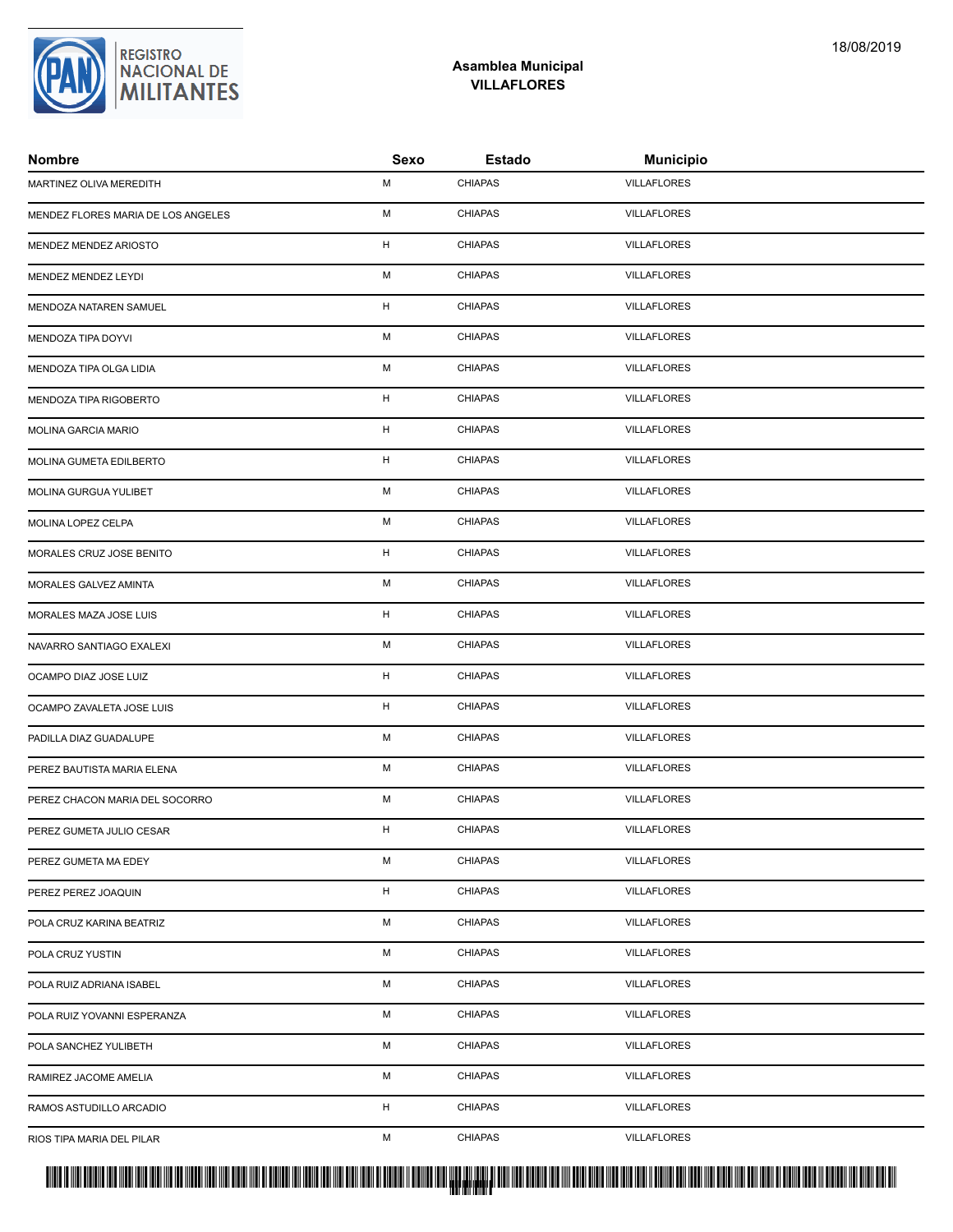| <b>Nombre</b>                     | Sexo        | <b>Estado</b>  | <b>Municipio</b>   |
|-----------------------------------|-------------|----------------|--------------------|
| RIOS TIPA RAUSEL                  | н           | <b>CHIAPAS</b> | <b>VILLAFLORES</b> |
| RIOS TIPA VICTOR MANUEL           | н           | <b>CHIAPAS</b> | <b>VILLAFLORES</b> |
| RIOS VELAZQUEZ MAURICIO           | H           | <b>CHIAPAS</b> | <b>VILLAFLORES</b> |
| RUIZ CAPISTRAN BLANCA ALICIA      | M           | <b>CHIAPAS</b> | <b>VILLAFLORES</b> |
| RUIZ CAPISTRAN ESPERANZA          | М           | <b>CHIAPAS</b> | <b>VILLAFLORES</b> |
| RUIZ CLEMENTE MARTIN URIBEL       | H           | <b>CHIAPAS</b> | <b>VILLAFLORES</b> |
| RUIZ HERNANDEZ JOSE ANTONIO       | н           | <b>CHIAPAS</b> | <b>VILLAFLORES</b> |
| RUIZ RODAS JORDAN                 | $\mathsf H$ | <b>CHIAPAS</b> | <b>VILLAFLORES</b> |
| RUIZ RUIZ ZABDIEL ANGEL           | $\mathsf H$ | <b>CHIAPAS</b> | <b>VILLAFLORES</b> |
| RUIZ XX CLARA                     | М           | <b>CHIAPAS</b> | <b>VILLAFLORES</b> |
| SANCHEZ HERNANDEZ JULIO CESAR     | H           | <b>CHIAPAS</b> | <b>VILLAFLORES</b> |
| SANCHEZ RUIZ FREDY                | н           | <b>CHIAPAS</b> | <b>VILLAFLORES</b> |
| SANTOS RODRIGUEZ AMADAY           | M           | <b>CHIAPAS</b> | <b>VILLAFLORES</b> |
| SOLIS BAUTISTA YULIA DORANI       | M           | <b>CHIAPAS</b> | <b>VILLAFLORES</b> |
| SOLIS GONZALEZ JUAN               | н           | <b>CHIAPAS</b> | <b>VILLAFLORES</b> |
| SOLIS GURGUA JORGE FABIAN         | н           | <b>CHIAPAS</b> | <b>VILLAFLORES</b> |
| SOLIS GUTIERREZ MARIA DEL ROSARIO | M           | <b>CHIAPAS</b> | <b>VILLAFLORES</b> |
| SOLIS VALENCIA VERONICA           | М           | <b>CHIAPAS</b> | <b>VILLAFLORES</b> |
| SUAREZ LARA MIGUEL ANGEL          | н           | <b>CHIAPAS</b> | <b>VILLAFLORES</b> |
| SURIANO RUIZ YURIVIANA            | M           | <b>CHIAPAS</b> | <b>VILLAFLORES</b> |
| TECO ESCOBAR RAFAEL               | H           | <b>CHIAPAS</b> | <b>VILLAFLORES</b> |
| TIPA DIAZ EDIER                   | н           | <b>CHIAPAS</b> | <b>VILLAFLORES</b> |
| <b>TIPA DIAZ SERGIO</b>           | H           | CHIAPAS        | <b>VILLAFLORES</b> |
| TIPA GONZALEZ HERIBERTO           | H           | <b>CHIAPAS</b> | <b>VILLAFLORES</b> |
| TIPA GONZALEZ JENOVEVA            | М           | <b>CHIAPAS</b> | <b>VILLAFLORES</b> |
| TIPA MENDEZ MARIA MAGDALENA       | М           | <b>CHIAPAS</b> | <b>VILLAFLORES</b> |
| TOLEDO CORZO LUVER                | н           | <b>CHIAPAS</b> | <b>VILLAFLORES</b> |
| TORRES BERMUDEZ BLANCA RUTH       | М           | <b>CHIAPAS</b> | <b>VILLAFLORES</b> |
| TORRES CASTILLEJOS ELISEO         | н           | <b>CHIAPAS</b> | <b>VILLAFLORES</b> |
| TORRES RUIZ ESPERANZA             | М           | <b>CHIAPAS</b> | <b>VILLAFLORES</b> |
| TORRES RUIZ MARIA DE LOURDES      | М           | <b>CHIAPAS</b> | <b>VILLAFLORES</b> |
| TRINIDAD SANTIAGO DAVID           | н           | <b>CHIAPAS</b> | <b>VILLAFLORES</b> |



**REGISTRO NACIONAL DE MILITANTES** 

#### **Asamblea Municipal VILLAFLORES**